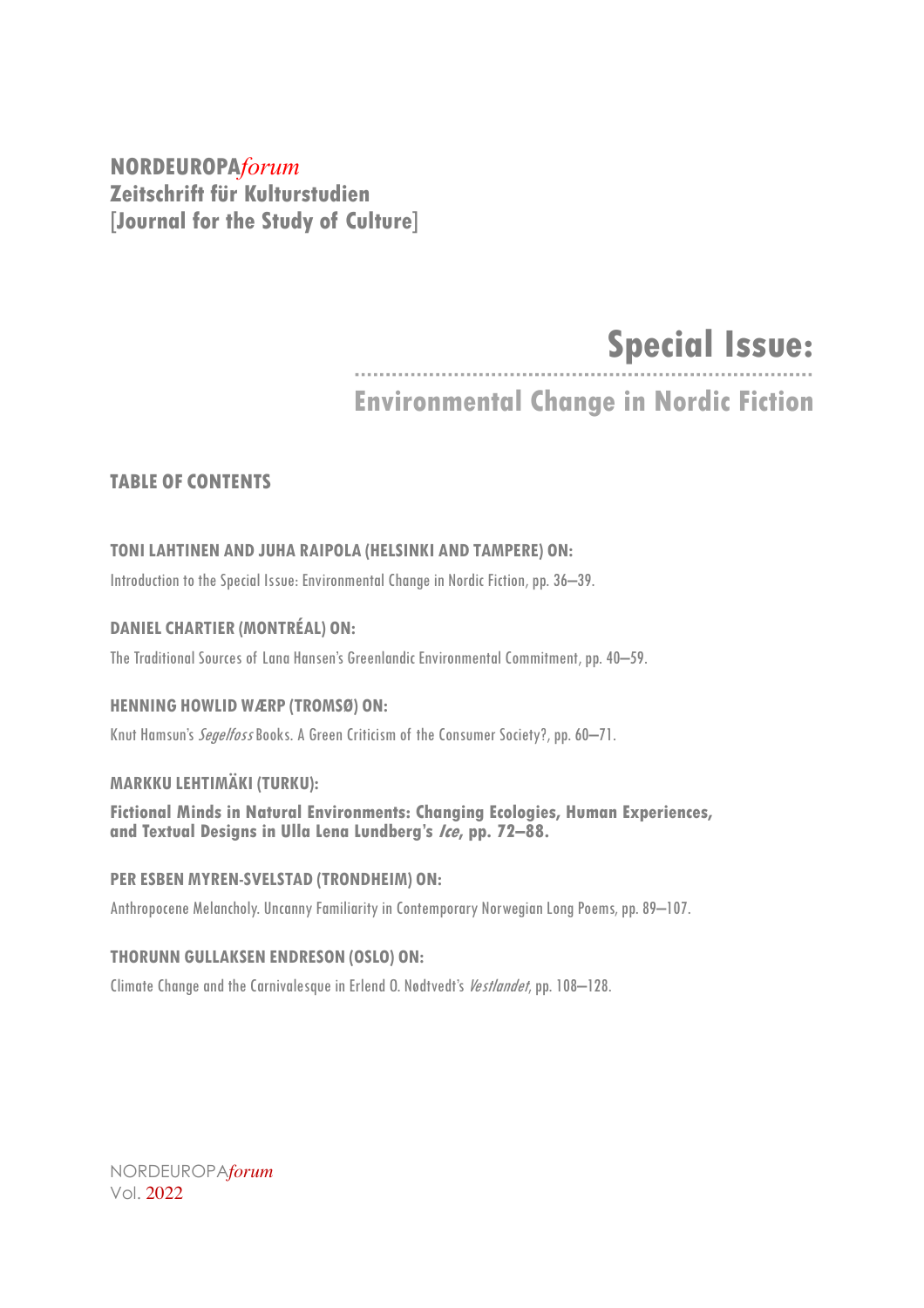**Markku Lehtimäki (Turku):**

## **Fictional Minds in Natural Environments:**

**Changing Ecologies, Human Experiences, and Textual Designs in Ulla-Lena Lundberg's Ice**

#### **Abstract**

The essay studies Ulla-Lena Lundberg's novel Ice, the story of which depicts the changing seasons and the formation of sea ice in the Åland archipelago. In the narrative, ice takes both mental and physical dimensions, and the analysis focuses on the workings of fictional minds in their specific natural and social environments. It is argued that nature both inspires and informs human experience and meaning making, even as it resists and challenges, human aims and hopes. In the novel, the characters have differing views on the natural environment and conflicting interpretations of what nature and its phenomena, including ice, could mean.

#### **Zusammenfassung**

Der Aufsatz befasst sich mit Ulla-Lena Lundbergs Roman Eis, der den Wechsel der Jahreszeiten und die Entstehung des Meereises auf den Åland-Inseln behandelt. In der Erzählung nimmt das Eis sowohl mentale als auch physische Dimensionen an, und die Analyse konzentriert sich auf die Funktionsweise der fiktiven Denkfiguren in ihren spezifischen natürlichen und sozialen Umgebungen. Es wird argumentiert, dass die Natur die menschliche Erfahrung und Bedeutungssuche sowohl inspiriert als auch informiert, auch wenn sie sich den menschlichen Zielen und Hoffnungen widersetzt und diese herausfordert. In dem Roman haben die Figuren abweichende Ansichten über die natürliche Umwelt und widersprechen sich hinsichtlich ihrer Interpretationen von der Bedeutung der Natur und ihrer Phänomene, einschließlich des Eises.

**Markku Lehtimäki** is Professor of Comparative Literature at the University of Turku, Finland. His fields of expertise are narrative theory, ecocriticism, and visual culture.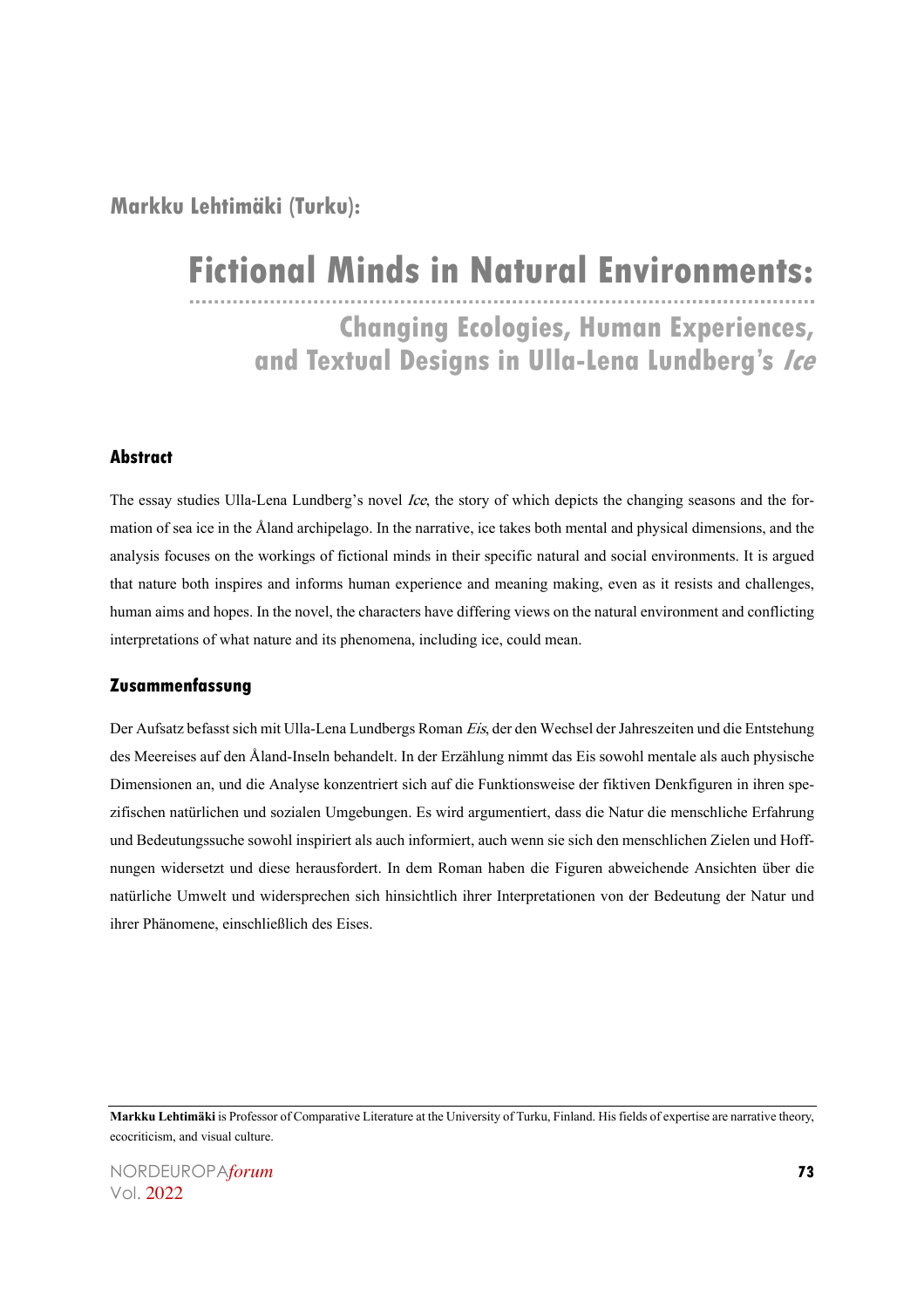The narrative of Ice (2012), a novel by the Finland-Swedish author Ulla-Lena Lundberg, is situated in the changing seasons of the Åland archipelago, with its nature descriptions emphasizing winter, coldness, and darkness.<sup>1</sup> The reader of the novel may almost physically feel the presence of nature in the narrative, especially the changes in the weather and the sea surrounding the islands. While the story takes place in the late 1940s just after the war, and while the novel is a representative of historical fiction in that sense, the contemporary reader's knowledge of the changing environment of the North may also inform her or his approach to ice formation and changes in the climate depicted in the narrative. The novel also dramatizes how human characters are embodied consciousnesses and suggests how our mental images are firmly bound together with our bodily experience of the world and with our physical perception of things. In effect, as I argue, human minds are always embedded in a particular environmental context. In my reading, the presence or absence of ice determines the lives of the people living in the islands, even as it has shaped the landscape, having a powerful agency of its own.

In what follows, I will focus on the ways in which the novel's textual designs try to capture the sense of changing ecologies. I will tentatively ask how a focus on the novelist's exploration of ecological issues can be complemented with a closer look at the narrative designs by means of which Lundberg engages with those issues. As James Phelan argues in his book *Experiencing Fiction* (2007), »texts are designed by authors in order to affect readers in particular ways«.<sup>2</sup> More specifically, I argue that coming to terms with portrayals of fictional minds in natural environments in the novel requires integrating ecocritical perspectives on nonhuman nature with narratological research on consciousness presentation. In my reading, the seemingly uneventful surface level of the story gains rich emotional undertones as the narrative unfolds.

#### **Ice and Its Meanings**

The kind of slow and uneventful narrative style represented by Lundberg's Ice may present challenges of its own for the reader. It is as if the narrative formation resembled ice formation, taking its time to develop and crystallize. Indeed, an international review of the novel suggests that *Ice* is »a bit boring, especially the first half, which is a litany of cosy preparations of food and drink, page after page after page«.<sup>3</sup> The narrative of *Ice* is as if necessarily »boring«, focusing as it does on inglorious everyday practices and detailing aspects of daily life. In my view, these kinds of narratives, in which descriptions of natural environments and everyday things are given a great deal of space, should be interesting cases from the viewpoint of ecocriticism as well as from the viewpoint of narrative studies.

The novel was originally published as  $Is$  in Swedish and  $Jää$  in the Finnish translation, and was awarded the Finlandia Prize, which is Finland's most prestigious literary award. In my essay, I use Thomas Teal's English translation.

<sup>2</sup> Phelan 2007, p. 4.

<sup>3</sup> Johnson 2016.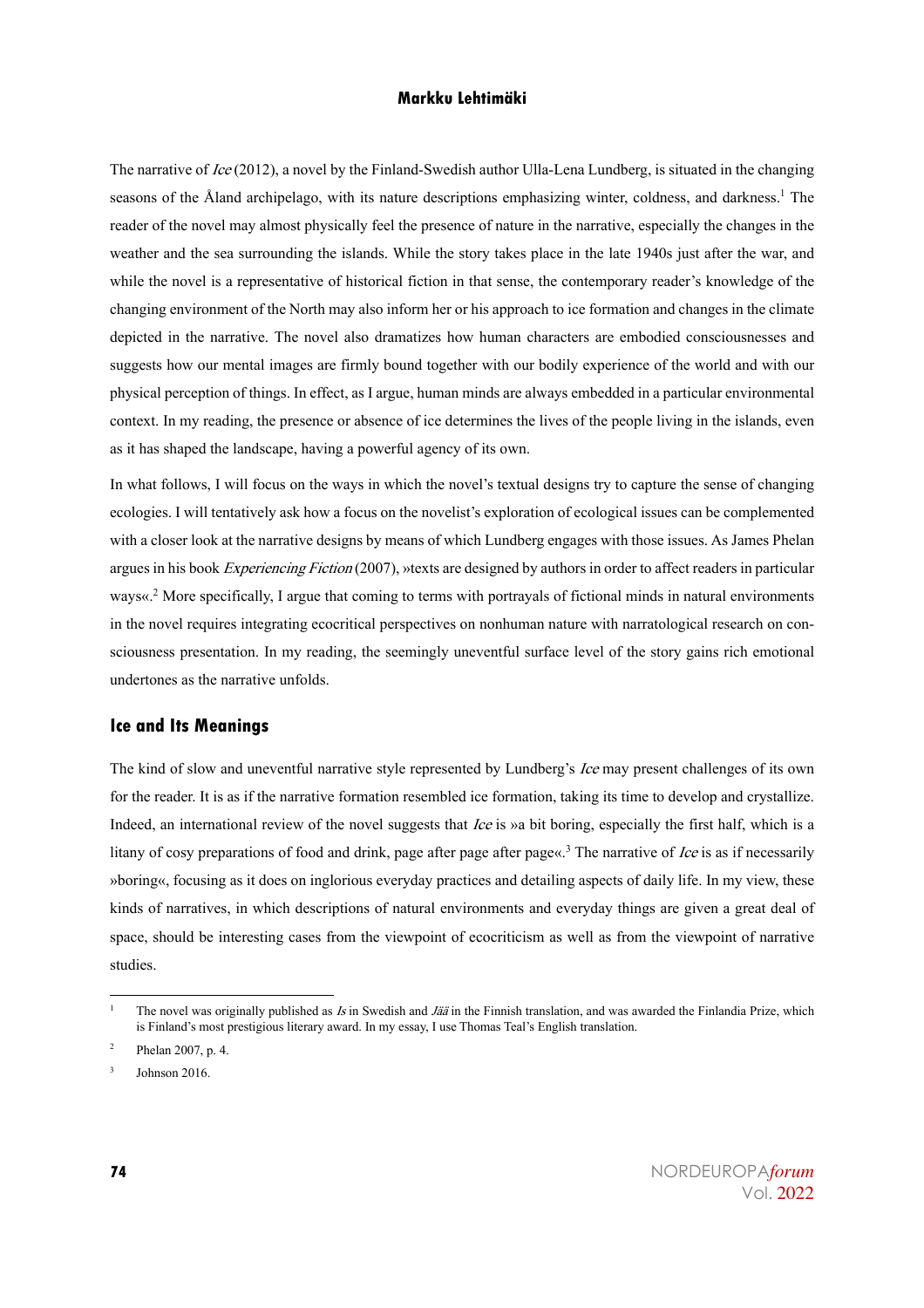The novel is set in a supposedly fictional place, which nevertheless has strong references to Lundberg's autobiographical background in Kökar, where she was born in 1947.<sup>4</sup> *Ice* is a rich and complex novel in its depiction of the social community of the fictional Örland Islands, somewhere in the margins of the Baltic Sea. Those islands cannot be found in a churchman's »atlas«, because they are »too far out to sea from the perspective both of the mainland and of Åland«. <sup>5</sup> The story begins in 1946, in a bleak mental and physical landscape just after the ending of the war, with »greyness and brownness drawn across all of existence«. <sup>6</sup> The Örlands are depicted as »wild and salty and windswept«: »Never green reflections on the water, only dark grey-blue and silver and ash-grey, or a bright blue glassy surface like today. $\alpha^7$  As I aim to suggest, the physical landscape also develops into a mental landscape in the narrative.

Here, in this context, it is also possible to consider *Ice* as another version of the metaphor of »the narrow room« developed by Merete Mazzarella.<sup>8</sup> Analyzing spatial forms and recurring topics in Finland-Swedish prose by several male authors, Mazzarella suggests that these narratives are detached from the rest of the society and situated in their own isolated realities. The vision of life presented in these works is conceptualized as a narrow room – that is, as a small, somewhat claustrophobic space.<sup>9</sup> As has been suggested in subsequent criticisms of Mazzarella's influential imagery, however, more recent Finland-Swedish fiction, including fiction written by women, is »breaking through the walls of these narrow rooms by finding new forms of expression and narrative structures«. <sup>10</sup> In the case of Lundberg's Ice, closed and sterile city spaces of middle-class masculinity are opened toward the natural environment, which, for its part, also widens the perspectives and horizons of narrow and isolated minds.

In my analysis of the novel, I will especially focus on its main character, a Lutheran priest named Petter Kummel, a member of a family whose saga has been told in Lundberg's previous novels. His last name appears to refer to a sea mark called *kummel*; through his name he is as if originally connected to the sea water, which, finally and tragically, takes back its own. His fate is already anticipated in the very first glimpse the reader gets of him:  $H e's$ made a good first impression. But when he's about to step ashore, the boat glides out a bit as if the sea wanted to take him back, and a cold breeze draws across the bay. $\kappa^{11}$  Petter's Christian name is aptly Christian in the sense that it connotes Peter, the »rock«, also meaning the solid basis of the congregation. Ice describes life in an outer archipelago, where this young priest arrives with his small family, his wife Mona and their daughter Sanna. They become part of the community of small islands with their harsh living conditions.

Cf. Mazzarella 1989.

<sup>10</sup> Kurikka et al. 2019, p. 86 (emphasis in original).

<sup>4</sup> On Lundberg's autobiographically oriented fiction in relation to Kökar, see Gustafsson 2007, pp. 168–178.

<sup>5</sup> Lundberg 2016, p. 426.

<sup>6</sup> Ibid., p. 76.

Ibid., p. 100.

Cf. ibid., pp. 7, 263.

 $11$  Lundberg 2016, p. 11.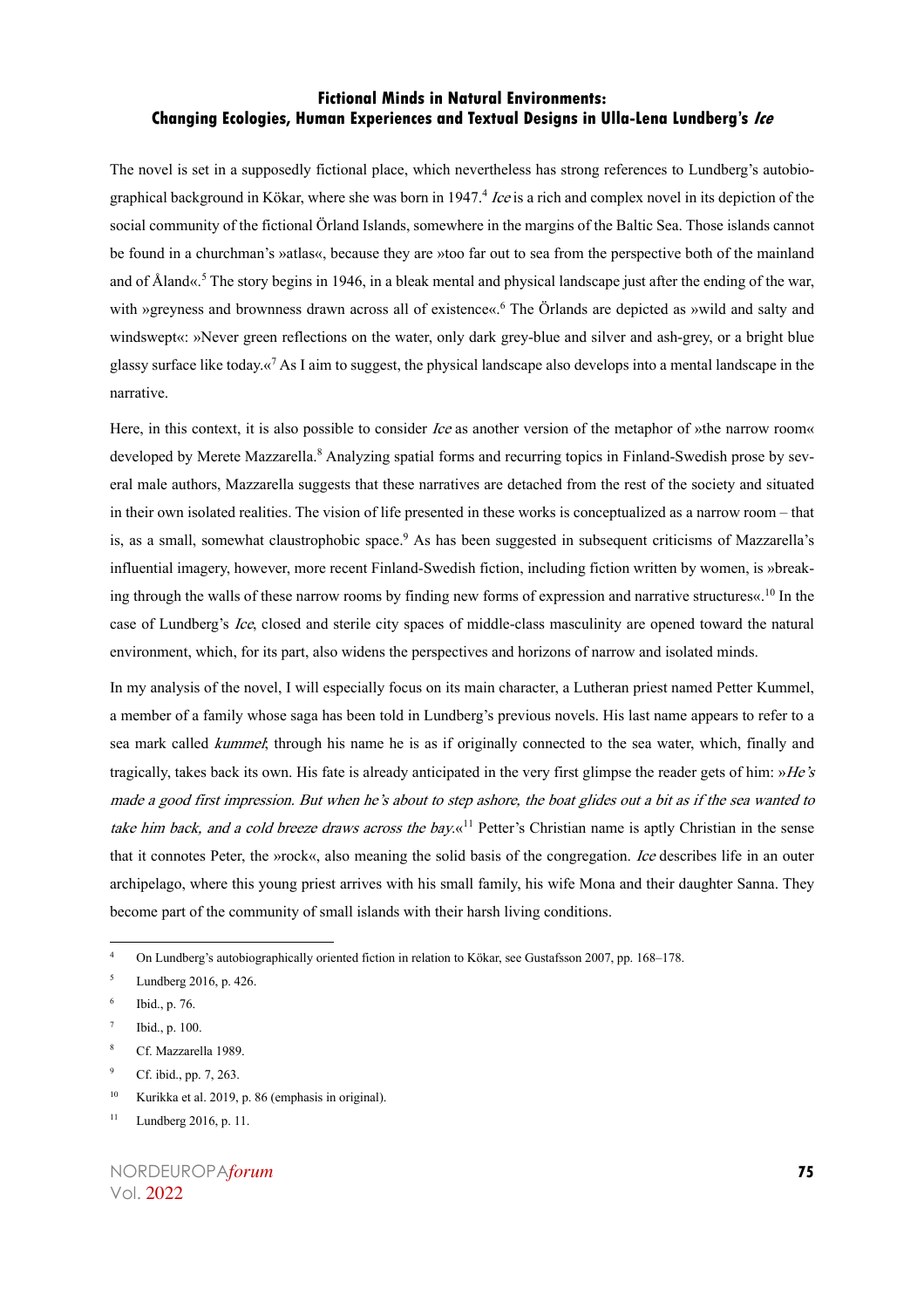Occasionally the ice that shuts the island off from the outside world melts, providing the island people with possibilities of moving and living, only to freeze again into a cold that limits those possibilities. In my reading, ice therefore takes both mental and physical dimensions in the narrative. Accordingly, the title of the novel refers to »ice« both as a physical aspect of the natural environment and as a mental aspect of people's attitude toward each other in a small community, with characteristic human traits such as »egoism, personal advantage [and] cold calculation«. <sup>12</sup> Petter's initial meeting with the islanders, as the new priest of the Örlands congregation, is not altogether successful. Thus, when preparing to deliver his first sermon in the eyes of a demanding audience, he pictures the church people as knowing he is »on thin ice«.<sup>13</sup> On the other hand, after the main character's death, his wife Mona continues living with »a heart that is closed, frozen to the core«.<sup>14</sup>

As suggested, ice in Lundberg's novel is not only a natural formation but it also functions on a symbolic and thematic level. Traditionally, ice has been linked to negative imagery; for example, in Dante's *Inferno* (1321), the ninth circle of Hell is icy throughout, because ice forms physically in the absence of the sun (or, in Dante's imagery, in the absence of God's radiant love). In his book *Ice: Nature and Culture* (2018), Klaus Dodds traces the meanings of ice both as a natural and cultural phenomenon, also suggesting how ice inspires and informs human imagination: »For the polar explorer, the shamanist and the fantasy novelist alike, ice and snow are literary and oral alchemy – turning ordinary stories into epics. $\alpha^{15}$  In Lundberg's *Ice*, the frozen element represents not only death, isolation, and a difficult, unexplored territory, as in many Arctic stories, but also a possibility for new connections in life. Therefore, as Dodds would put it, Lundberg's ordinary story of human activities in everyday life turns into an epic with mythical, religious, and philosophical dimensions.

While Lundberg's narrative is situated in the Åland islands in the Baltic Sea, it is possible to interpret its ice imagery with the help of a brief foray into the field of Arctic studies. In the conventional imagery, the Arctic wasteland represents death and sterility, a place without life and fertility. In this context, ice functions as a metaphor of death and a symbol of nature's power and hostility toward human life. Ice, of course, is also a physical element of nature, and Lundberg's novel powerfully emphasizes this in addition to ice's symbolic and thematic meanings. In his classic environmentalist text Arctic Dreams (1986), Barry Lopez notes that sea ice behaves in less predictable ways than freshwater ice and that its physics – »the distribution of forces within it, the range of its elasticity and plasticity, the structural quality of its crystal lattices« – is very complex.<sup>16</sup> In her essay on the Soviet Arctic, Susi Frank reads »freezing« on a symbolic level, seeing ice as a medium that hinders development – that is, modernization.<sup>17</sup>

<sup>12</sup> Ibid., p. 341.

<sup>13</sup> Ibid., p. 47.

<sup>14</sup> Ibid., p. 417.

<sup>15</sup> Dodds 2018, p. 21.

<sup>16</sup> Lopez 1999, p. 210.

<sup>17</sup> Cf. Frank 2017, p. 21.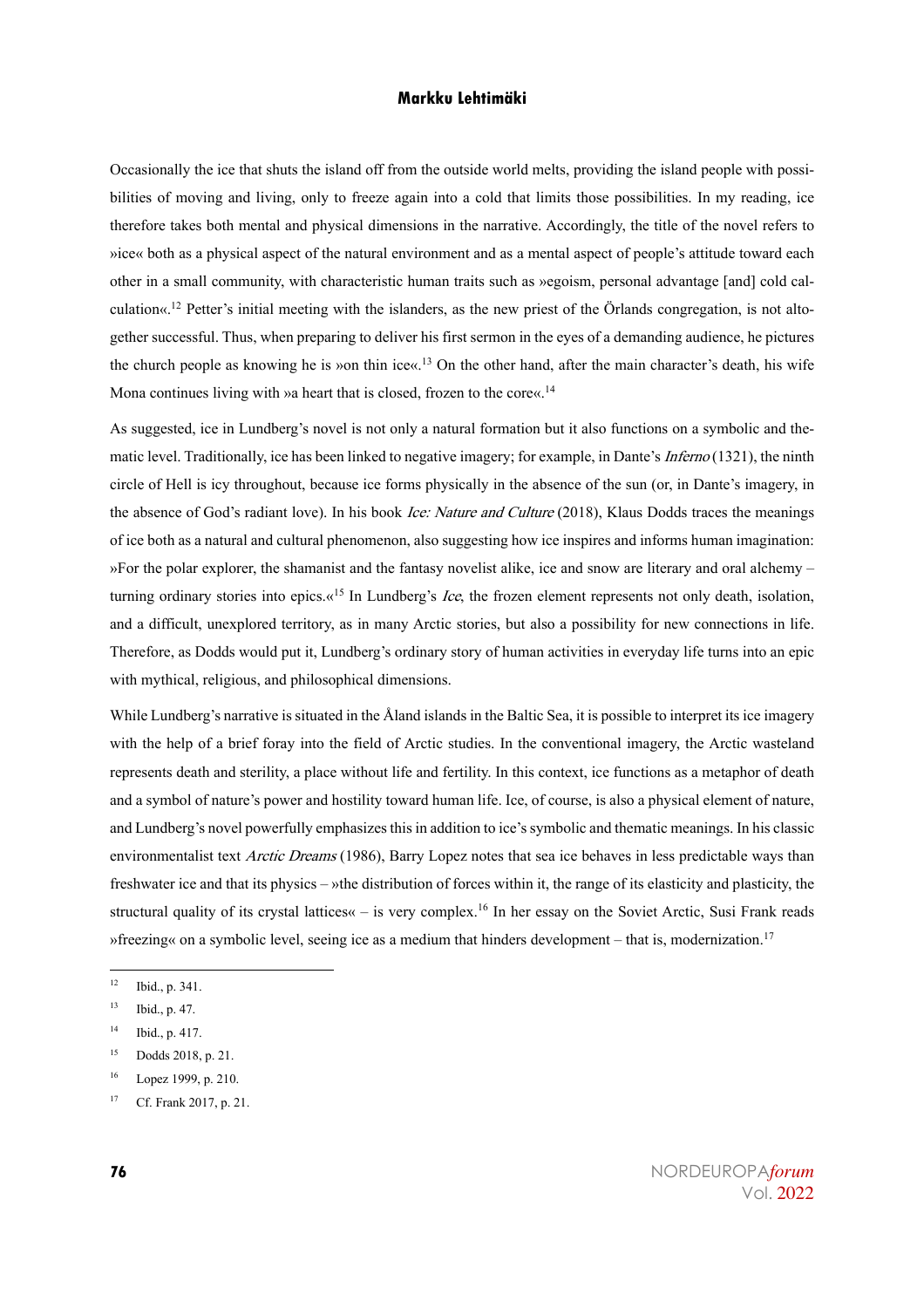In a slightly different context, Lundberg's narrative also depicts ice as a physical formation, which prevents traveling by boat from the mainland (especially from Turku<sup>18</sup> to the island, as transportation and travel only become possible when the ice melts. The frozen environment therefore also helps the isolated islands to construct a solid community of their own, in which ice makes it possible to travel more quickly from one island to another by foot or by sledge. The people on the Örlands somehow resemble the surrounding landscape, which, for its part, has »hardened« them: »The Örlanders are as social as herring and combine in different, shifting communities, most eagerly in their families and villages. $\alpha^{19}$  Occasionally, the frozen sea opens up new possibilities: »Mostly they talk about the ice, how much easier everything is now that it's finally freezing hard. $\alpha^{20}$  Ice, therefore, not only separates but also connects people.

In order to survive in these harsh conditions, Lundberg's characters need the skill of *reading* ice and nature as a whole. In this way, the interpretation of natural signs is shown to be one of the basic survival mechanisms of humankind. Various characters, however, have their differing ways of seeing nature, from a spiritual interpretation of things to a materialist understanding of the world. Whereas Petter's reliance on biblical texts makes him see the environment in terms of a pastoral or a flood, depending on the weather, his wife Mona, who takes care of everyday practicalities in their home and among farm animals, is »rational and realistic« and does not believe in »a sentimental attachment or romantic nonsense«.<sup>21</sup> While *Ice* tells a profoundly human drama of hopes and fears, nature is also an active agent with a will of its own, even though human practices also have their influence on the environment.<sup>22</sup>

#### **Nature and Narrative**

Whatever its emphasis on nature descriptions, Lundberg's novel is not a narrative of physical ice formation during long periods of time, but a story of human experiences and perceptions of the natural environment. Therefore, my reading of Ice could be characterized as a mode of humanist ecocriticism, or, to be more precise, as an ecologically oriented non-anthropocentric new humanism, with its links to literary theory and moral philosophy.<sup>23</sup> As Kate Rigby notes, »an acknowledgement of the centrality of the human actant, however contingent, contextualized, and decentered she might be in herself, is also a necessary condition for there to be such a thing as literature, as commonly

<sup>&</sup>lt;sup>18</sup> The Swedish names for Finnish cities have been retained in the English translation (Åbo instead of Turku and Helsingfors instead of Helsinki).

<sup>19</sup> Lundberg 2016, p. 342.

 $20$  Ibid., p. 349.

 $21$  Ibid., p. 28.

<sup>&</sup>lt;sup>22</sup> See Bruno Latour, who speaks of a river as having agency in »geostory«. Note, however, that Latour aims to problematize conventional distinctions between nature and culture as well as subjectivity and objectivity. Cri warming«, he argues that »through a surprising inversion of background and foreground, it is *human* history that has become frozen and natural history that is taking on a frenetic pace« (Latour 2014, pp. 13, 16).

<sup>&</sup>lt;sup>23</sup> See Iovino 2010, pp. 32f.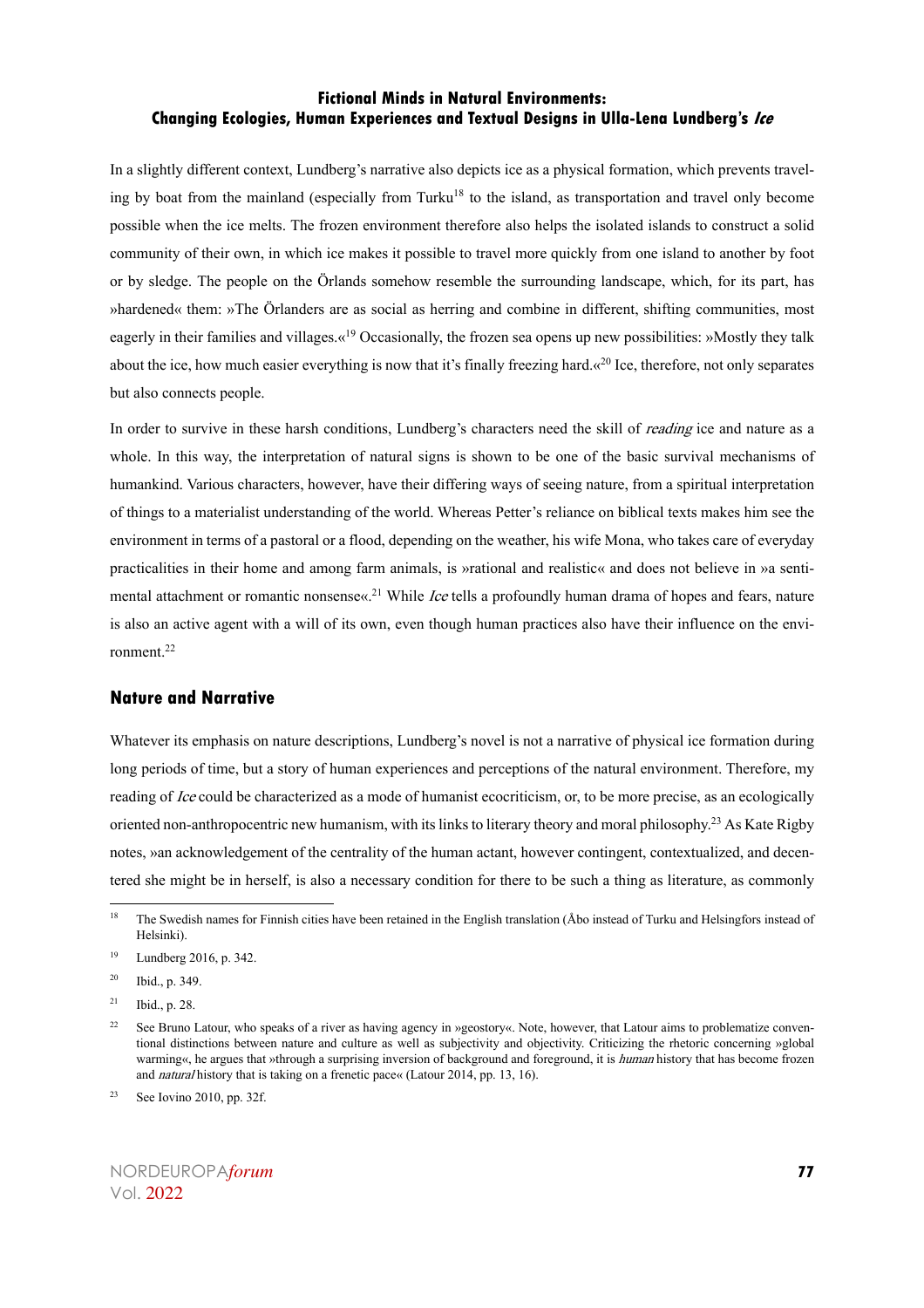understood, along with almost all other kinds of artistic endeavor«. <sup>24</sup> In literature and art, the messy and thorny realm of nature is given a certain design, a polished form; and while there are forms and designs in nature, only human arts aim at ethical and aesthetic representations.<sup>25</sup>

Obviously, the human component is overemphasized in classical and cognitive narratologies, and for that reason it is important to try to find a theoretical middle ground between mind and matter. Representing an anthropomorphic reading of literature, Monika Fludernik's project of »natural« narratology argues that purely scientific accounts cannot give us a sense of experiencing things, since they do not evoke human experientiality in the way that narratives do.<sup>26</sup> Interestingly, for Fludernik, descriptions of nature in narrative fiction are *non-natural*, as they de-naturalize the natural frames of storytelling, which rely on human experientiality.<sup>27</sup> In her book Why We Read Fiction (2006), Lisa Zunshine similarly argues that we like reading fiction because it provides an access to imagined mental states, to the thoughts, intentions, and feelings of other people. She goes on to suggest that pure descriptions of nature are difficult for us to come to terms with, since they do not explicitly ascribe human thoughts and feelings to natural events and objects.<sup>28</sup> As Nancy Easterlin also points out, the concept of mind has been troublesome for ecocriticism, which is suspicious of literary works that only reflect mental processes. She suggests accordingly that »because human minds stand behind all human activity, including literary activity, knowledge of the mind is relevant to any literary account of the environment« and argues that human beings are »in and of nature« and that »nonhuman nature, the environment, or whatever we wish to call it, can never be known in an other-than-human sense«.<sup>29</sup>

Recent posthumanist approaches have been engaged to problematize the humanist assumptions of literary theory and narrative studies, however, including the generally held notion that narratives are necessarily anthropomorphic and that they evoke human experientiality. In my view, what is needed is a kind of bridging of these two poles, one focusing on fictional minds and the other emphasizing the natural environment. In his book Narratology beyond the Human: Storytelling and Animal Life (2018), David Herman is interested in the interplay between nonhuman agents and their surrounding environments. He also argues that narratives characteristically have »human-centric bias« in which »the otherness of nonhuman agents is not taken sufficiently into account«.<sup>30</sup> He suggests instead that human as well as nonhuman minds are embedded in those natural and social environments in which they act and interact. As Herman argues elsewhere, both classical and postclassical theories of fictional minds are based on

 $24$  Rigby 2004, p. 427. Rigby partly bases her approach on Dominic Head's model of the ecological text and ecocritical operation, which recentres the human subject. See Head 1998, p. 37.

<sup>25</sup> See Gilcrest 2002, p. 133; Boyd 2009, p. 4.

<sup>26</sup> Fludernik 1996, p. 13.

<sup>27</sup> Cf. ibid., pp. 31–34.

<sup>28</sup> Cf. Zunshine 2006, p. 27.

<sup>29</sup> Easterlin 2010, pp. 257–259.

<sup>30</sup> Herman 2018, p. 65.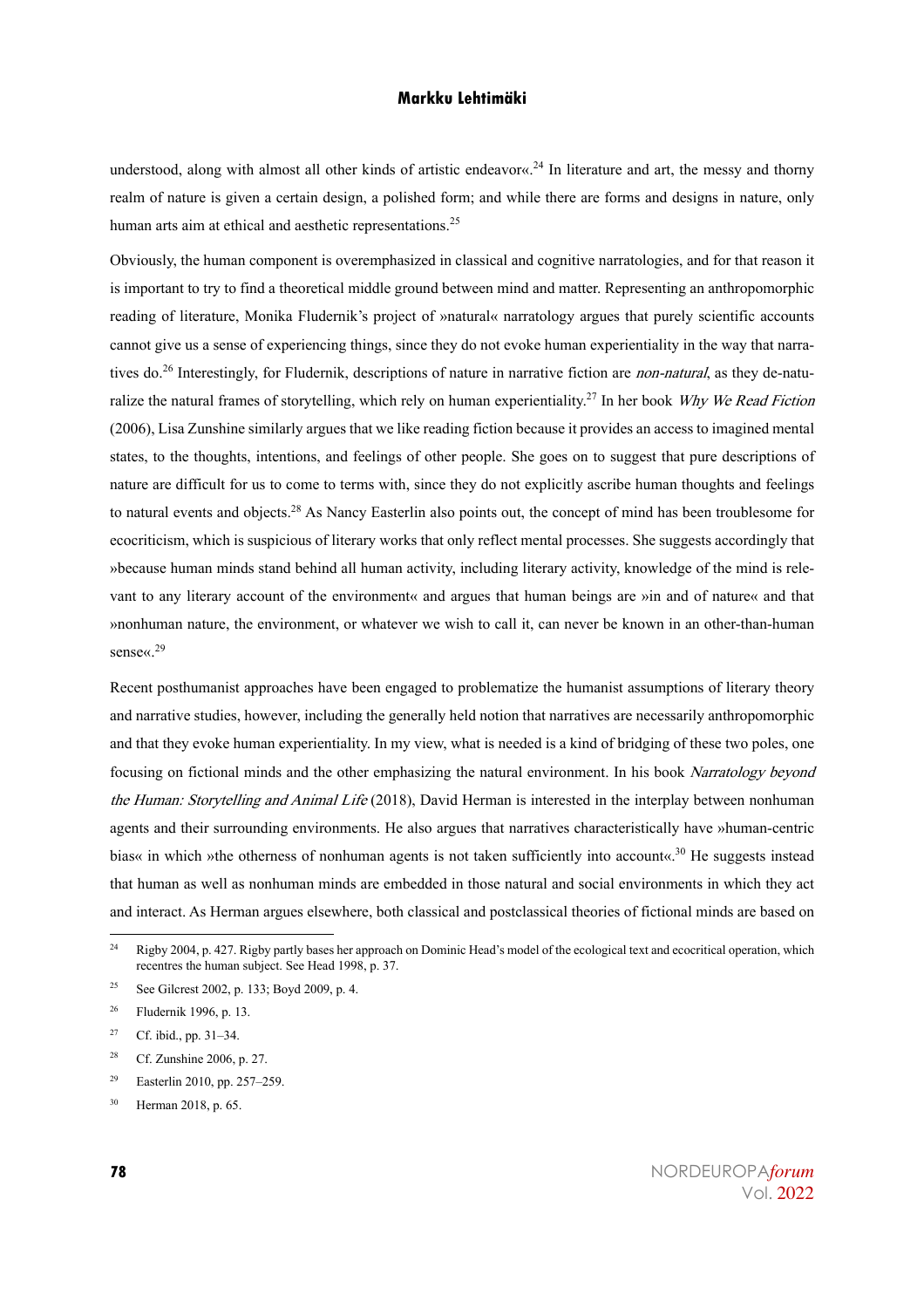dualistic (Cartesian) models in their claim that »the representation of characters' inner lives is [...] the touchstone that sets fiction apart from reality«, as is suggested in Dorrit Cohn's influential book Transparent Minds (1978).<sup>31</sup> Indeed, some of the well-known concepts related to the consciousness-reading techniques (stream of consciousness or *transparent minds*) interestingly evoke watery metaphors, even though in classical narratology the focus is solely on fictional minds and not on natural worlds. Therefore, narrative and cognitive studies have been active in theorizing fictional minds, from Dorrit Cohn's formalist analysis of the structures of imaginary consciousness and »isolated« minds to Alan Palmer's more recent studies on social, collective, and »intermental« minds.<sup>32</sup> What I especially emphasize in my own reading of Lundberg's Ice is the ways in which fictional minds work in natural, including nonhuman, environments. Accordingly, as Thomas Polger argues in his *Natural Minds* (2004), »the problem is not *whether* minds are part of the natural world, but *how* they are  $\ll 33$ 

As suggested above, humanist or anthropomorphic understandings of narrative have been recently challenged and questioned in posthumanism and material ecocriticism, which see certain narrative techniques and literary conventions as hermetically sealed textuality. Accordingly, Stacy Alaimo suggests that »the psychological interiority stressed by the stream of consciousness form isolates the characters, not only from each other, dramatizing a familiar modernist sense of alienation, but also from the wider material world«.<sup>34</sup> I believe, however, that by providing new tools for analyzing textual designs, narrative theory can enrich the methods of ecocritical analysis; in other words, a focus on narrative forms may reveal new modes of interconnection between textual practices and natural ecologies. Conversely, ecocritics can provide narrative theorists with new questions to address when it comes to the study of narrative forms: for example, how might an author's concern with a particular kind of ecology motivate the use of specific forms?<sup>35</sup> In the case of Lundberg's *Ice*, the shapes and designs one can find in the changing natural environment both inspire and inform narrative practices and novelistic structures. As Serpil Oppermann notes, we should pay attention to an ecological conception of textuality in literature and see how, in given works, »textual diversity and biodiversity [...] shake hands«. 36

The recent project of *econarratology*, coined and developed by Erin James, is as much informed by ecocriticism's referential and political interests as by narratology's textual and structural emphasis. In her study, ecocriticism's interest in the relationship between literature and the physical environment is combined with narratology's focus on literary structures and devices. She suggests, quite rightly to my mind, that »[f]ocusing on structures – narrative

<sup>35</sup> See also Lehtimäki 2013, p. 137.

 $31$  Cohn 1978, p. 7 (as quoted in Herman 2011, p. 7).

<sup>32</sup> Cf. Palmer 2004; 2010.

<sup>33</sup> Polger 2004, p. 2.

<sup>34</sup> Alaimo 2012, p. 478.

<sup>36</sup> Oppermann 2006, p. 109.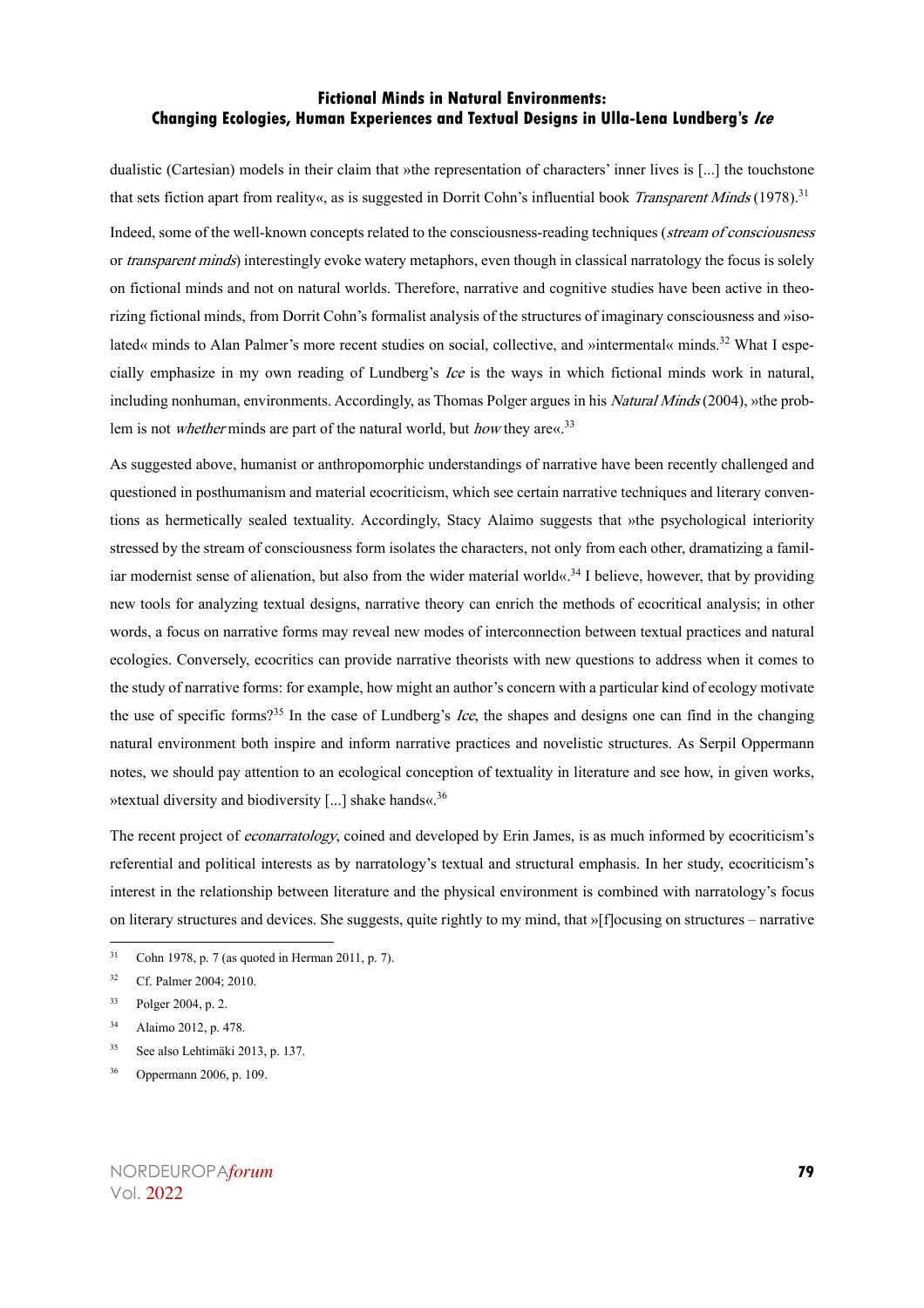structures in particular – opens up ecocritical discourse to a set of texts that had previously been illegible to ecocritics«. $37$  James especially emphasizes the reader's experiential immersion in fictional worlds, which are understood in relation to our experience of the natural world outside that fiction. In the next section of my essay, I aim to analyze the ways in which human minds work in the natural environment represented in Lundberg's novel and how people employ language and storytelling in order to come to terms with an often difficult and resistant nature.

#### **Signs and Stories**

Lundberg's novel makes the relationship between human language and the natural environment one of its main questions. Indeed, while the human mind attempts to make sense of the environment with signs and stories, human language and imagination are strongly inspired, as well as fundamentally *informed*, by the natural environment. As Scott Knickerbocker suggests when speaking of nature poetry, »at the origin of our relationship with nature lies metaphor; at the origin of our use of metaphor lies nature«.<sup>38</sup> Brian Boyd also argues that art is »a specifically human adaptation, biologically part of our species«.<sup>39</sup> As Boyd explains throughout his book On the Origin of Stories (2009), fiction and narrative are particularly human adaptations and developments with a natural and biological origin.<sup>40</sup> Obviously, however, modes of language and imagination are both culture-specific and nature-specific. In the wintry, windy, watery, and icy surroundings of the Örland islands, language appears sparse and stark, connected to daily practices and survival skills. Yet the churchgoing people are eager to sing hymns with connections to nature imagery – such as »Like Shining Sunrise in the Spring«, »Shall We Gather at the River«, »Starlight on Sea and Sand«, and »Winter's Rage is Over« – and they also develop warm attitudes toward Petter because of his good singing voice.

In his *Song of the Earth* (2000), Jonathan Bate argues that »symbolic expression is one of the peculiar systems that our species has evolved for coping with the world; it is one of our survival-mechanisms«.<sup>41</sup> In *Ice*, the reading of nature is shown to be one of the basic survival skills of human and nonhuman animals, but we may also see how the narrative's main character Petter Kummel is often incapable of reading the physical surface of the environment. Instead, he tries to read the landscape and natural events through his subjective vision, and even more so through a conventional cultural vision. Biblical language and nature description are sometimes also combined in the external narrator's presentation, in phrases like »every grain of sand on the ice«.<sup>42</sup> Petter especially employs familiar cognitive schemas, scripts, and frames, in this case deriving from the Bible, which, naturally, is the central touchstone of his way of seeing things:

<sup>37</sup> James 2015, p. 14.

<sup>38</sup> Knickerbocker 2012, p. 4.

<sup>39</sup> Boyd 2009, p. 1.

<sup>40</sup> Cf. ibid., pp. 384–391.

<sup>41</sup> Bate 2000, p. 251.

<sup>42</sup> Lundberg 2016, p. 405.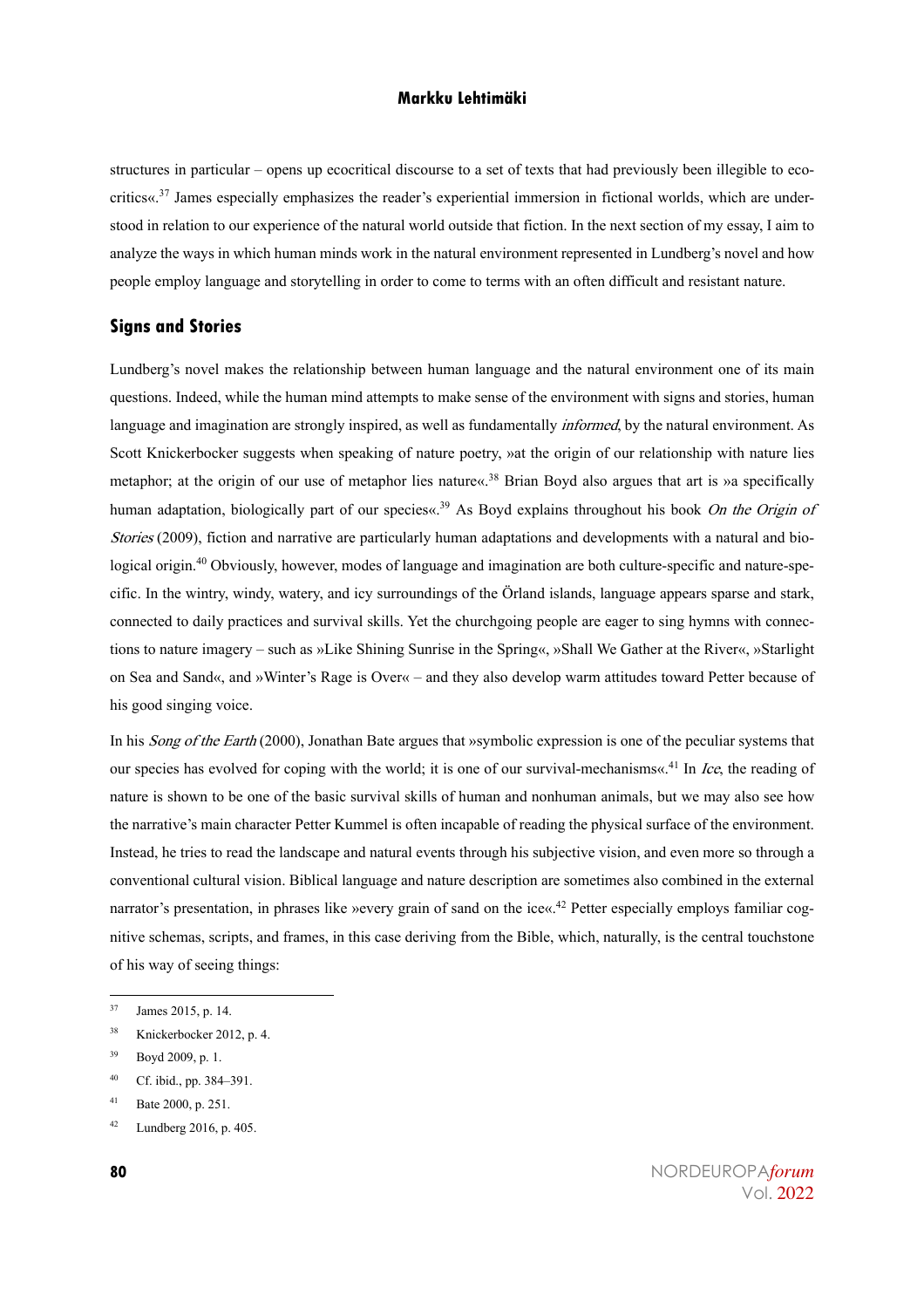A terrible storm on Christmas Eve. [...] It's not a problem of thin ice, because the ice hasn't set yet, only made small attempts in the bays, where snow and ice trim the beaches while the open sea rolls free. [...] the whole world is drowned by the merciless waves. »For those in peril on the sea«, the pastor prays.<sup>43</sup>

Here water is seen in its various manifestations, both liquid and solid, as in open water, snow, and ice. The priest is ready, however, to read symbolic and allegorical meanings into the phenomena of indifferent nature. While his vision in the above excerpt is almost apocalyptic, alluding to the biblical floods, in the next excerpt he envisions a pastoral idyll, a phrase he himself employs, being himself a pastor in a pastoral landscape:

The scene was utterly peaceful as he approached on his bike. For some reason, the phrase »pastoral idyll« crossed his mind – peacefully grazing cows, no visible activity anywhere, woolly clouds in the sky, a benevolent sun shining down on all of it. Like life on earth before the Fall, [...].<sup>44</sup>

For historical and geographical reasons, ice does not figure visibly in the Bible. One of the few times it is mentioned is in the Book of Job, when referring to the power of God – »By the breath of God ice is given« $45$  – and when untrue friends are compared to streams »which are black by reason of the ice«<sup>46</sup>. For the main character of Lundberg's Ice, who is a new priest in the remote Örland islands, the Bible does not provide images of the natural environment in the midst of which he needs to do his work. The narrative constructs almost ironic connections to and juxtapositions with the »warm, dry climate  $x^{47}$  in the ancient environment of the Sea of Galilee, which, of course, provides sources for Petter's sermons. But in the icy, cold climate of the Baltic Sea the human mind also works differently. The implied question is: what would Jesus have done in these harsh conditions of icy waters and dark nights? How can the religion of the Near East – with its fishermen on sunny lakes – be adapted to the cold conditions of the northern environment? This is something that Petter needs to realize in his sermons: »Yes, but people are full of stories, the fishing is what life is about. It's where they find their identity and their self-image and the pictures that describe their lives. $\kappa^{48}$ 

In what follows, Petter utilizes cognitive frames to make the sometimes strange and difficult biblical texts more concrete and graspable for his churchgoing listeners, imaginatively transferring Jesus Himself from the biblical deserts to the watery landscapes more familiar to the people of the islands:

The text and the length provide the framework, and as his own experience of life on the Örlands has grown, he is able to find more and more natural associations between the biblical texts and the life of his congregation. The points of contact are no longer limited to the Sea of Galilee and the desert as a metaphor for the sea, [...].

<sup>43</sup> Ibid., p. 273.

<sup>44</sup> Ibid., p. 317.

<sup>45</sup> Job 37:10, Bible Study Tools, https://www.biblestudytools.com/job/37-10.html (11.02.2022).

<sup>46</sup> Job 16:6, Bible Study Tools, https://www.biblestudytools.com/job/6-16.html (11.02.2022).

<sup>47</sup> Lundberg 2016, p. 129.

<sup>48</sup> Ibid., p. 128.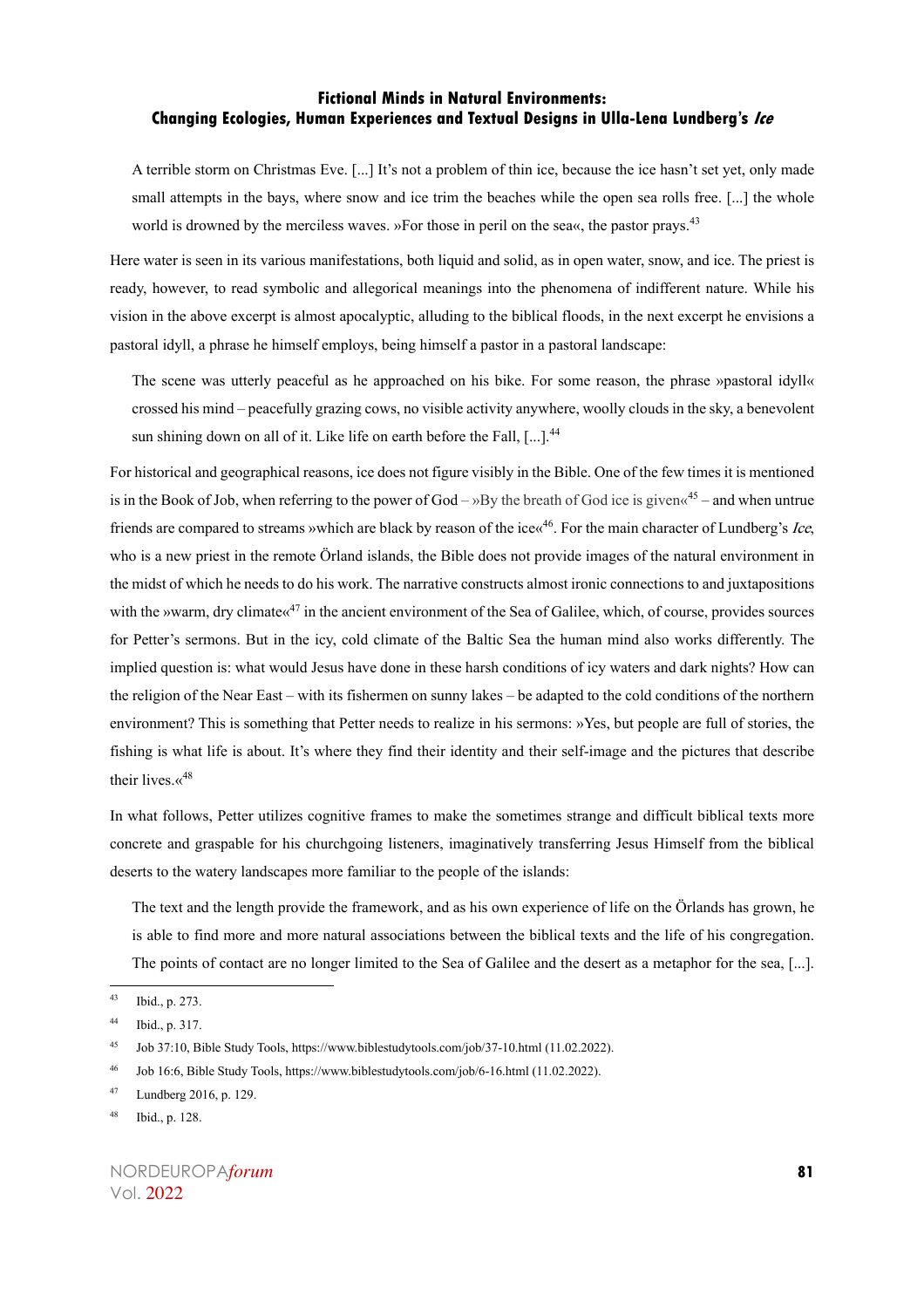The Örlands have become a biblical landscape that he makes use of in his sermons. When Jesus went up to Storböte and saw the glory of the archipelago, the devil appeared and said all these things will I give thee.<sup>49</sup>

As mentioned, Petter's constant recourse to biblical texts and other cultural frames makes him often incapable of acting in the natural environment and among the people of the island community – which, of course, also makes his practice of Christianity quite abstract and »textual«. He has a formal attitude to the things in the world, exemplified by his notion that »the liturgy is the product of difficult schisms and agonizing committee meetings« but it has been »polished« and »formulated« for the priest so that by following the established convention he does not have to face his own imperfections.<sup>50</sup> Petter's reliance on texts, conventions, and forms therefore prevents him from seeing that nature does not follow the same constraints as human designs but may be chaotic and unpredictable. His undeveloped survival skills in nature, as well as his inability to read signs in the environment, eventually result in his tragic drowning in icy waters.

#### **Surface and Depth**

The question of interpretation of human and nonhuman nature is as if written inside the narrative of Ice. The narrative is very much about seeing the landscape and surviving in nature. The very beginning of the narrative supposedly posits a hypothetical observer, through whose vision the landscape or seascape is seen. Soon enough, however, the text indicates that there is an individual experiencer present:

No one who's seen the way a landscape changes when a boat appears can ever agree that any individual human life lacks meaning. The land and the bay are at peace. People gaze out across the water, rest their eyes, then look away. Things are what they are. [...] But when he [the priest] is about to step ashore, the boat glides out a bit as if the sea wanted to take him back, and a cold breeze draws across the bay. What that might mean I don't know.<sup>51</sup>

The beginning of the narrative also constructs a hermeneutic basis of the text. Thus, the sentence »what that might mean« is only not a riddle for the character, who also functions as a first-person narrator in the sections printed in italics, but a way of asking the reader to participate in the interpretation of the text as a whole. As it happens, this character, Anton, who works as a postman delivering mail and messages between islands, is a hermeneutic device par excellence, resembling Homer's semi-god Hermes in his role, as well as connecting chapters and events of the narrative through his poetic reflections. His position in the narrative structure is also motivated, as his first-person narration guides the reader to see the meanings and connections in the text.<sup>52</sup> As a mythical figure, functioning

<sup>49</sup> Ibid., p. 329.

<sup>50</sup> Ibid., p. 53.

 $51$  Ibid., pp. 9, 11 (emphasis in original).

<sup>&</sup>lt;sup>52</sup> In *The Rhetoric of Fiction*, Wayne C. Booth speaks of »the disguised rhetoric of modern fiction«, as in the works of authors (such as Henry James) who seem to think that the reader needs a »friend« in a form of a character to help her or him to grasp a novel in its complexity (Booth 1983, p. 99).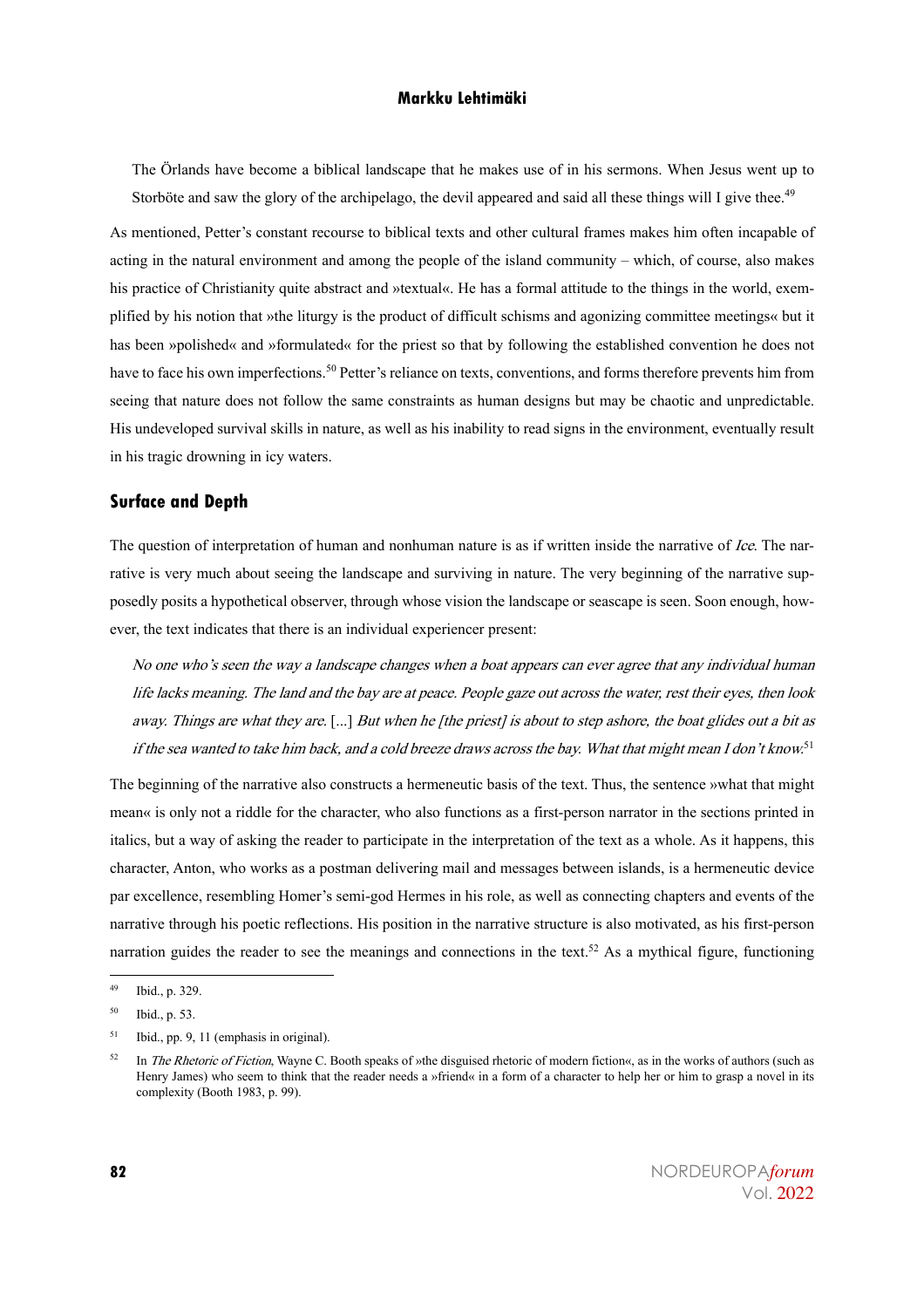somewhere in the margins of the society, Anton is an intentionally artificial character, which Lundberg needs for her aesthetic and thematic purposes.

It is also thematically motivated in Lundberg's larger design that Anton (also called Post-Anton) represents pre-Christian understandings in the story, believing as he does in an animistic view of the world.<sup>53</sup> His vision of the spiritual essence of natural objects and forms therefore differs from Petter's reliance on religious texts or from the scientific and atheist approach represented by one of the other characters, Doctor Gyllen. At the very beginning of the narrative, Anton reflects on those *»ancient and invisible*« powers which are *»no longer human*« and which »exist beyond our range of vision«. <sup>54</sup> He also tells Petter that it is crucial to learn to interpret the signs of nature, because »*the whole world was full of signs*« and »*you had to interpret them and understand them*«.<sup>55</sup> This advice concerns not only the storyworld of characters and events but also the textual level of the novel and its reading.

The very ending of the narrative, spoken by this same character, refers to the images of surface and depth as well as to the ways things are in the world, constantly flowing and changing, like water. In a self-reflexive sense, the opening and the ending of the narrative provide the reader with keys for the text, which, under its simple and clear surface, has depths and undercurrents to be interpreted:

Human beings are made to live on the surface, and for long periods at a time they can forget what lies underneath. Some things sink to the bottom and other things rise up instead. What has happened in the past moves steadily away from the real world, precisely the way the priest grows more and more unlike the man he was when he walked among us, and more of a stranger. This is as it should be, for everything flows and shifts and changes.<sup>56</sup>

Indeed, it is likely that Lundberg's novel asks its readers to contemplate its textual surface as well as its interpretive depths. For example, visual descriptions of physical phenomena are likely to prompt readers to entertain a surface reading, while readers' assumptions that there are interpretative depths under the surface direct them toward a symptomatic reading.<sup>57</sup> Here the first mode of reading focuses on the visible and direct level of natural settings, physical action, character behavior, and dialogue, while the second mode of reading searches for invisible and indirect levels of motivation, such as hidden motifs and underlying themes. Combining these two ways of reading, I argue, we could analyze both the physical and mental dimensions of ice.

Beyond the surface level of visual and objective »telling« there is the level of the »told« – the storyworld with its senses, experiences, and human-like characters – in Lundberg's fiction. The novel's descriptions of nature, landscape, and weather – in which the characters and events are situated – are full of images of ice, snow, whiteness,

<sup>53</sup> See also Haapala 2017, pp. 177–180.

<sup>54</sup> Lundberg 2016, p. 9 (emphasis in original).

<sup>55</sup> Ibid., p. 97.

<sup>56</sup> Ibid., p. 443 (emphasis in original).

<sup>57</sup> See Best & Marcus 2009.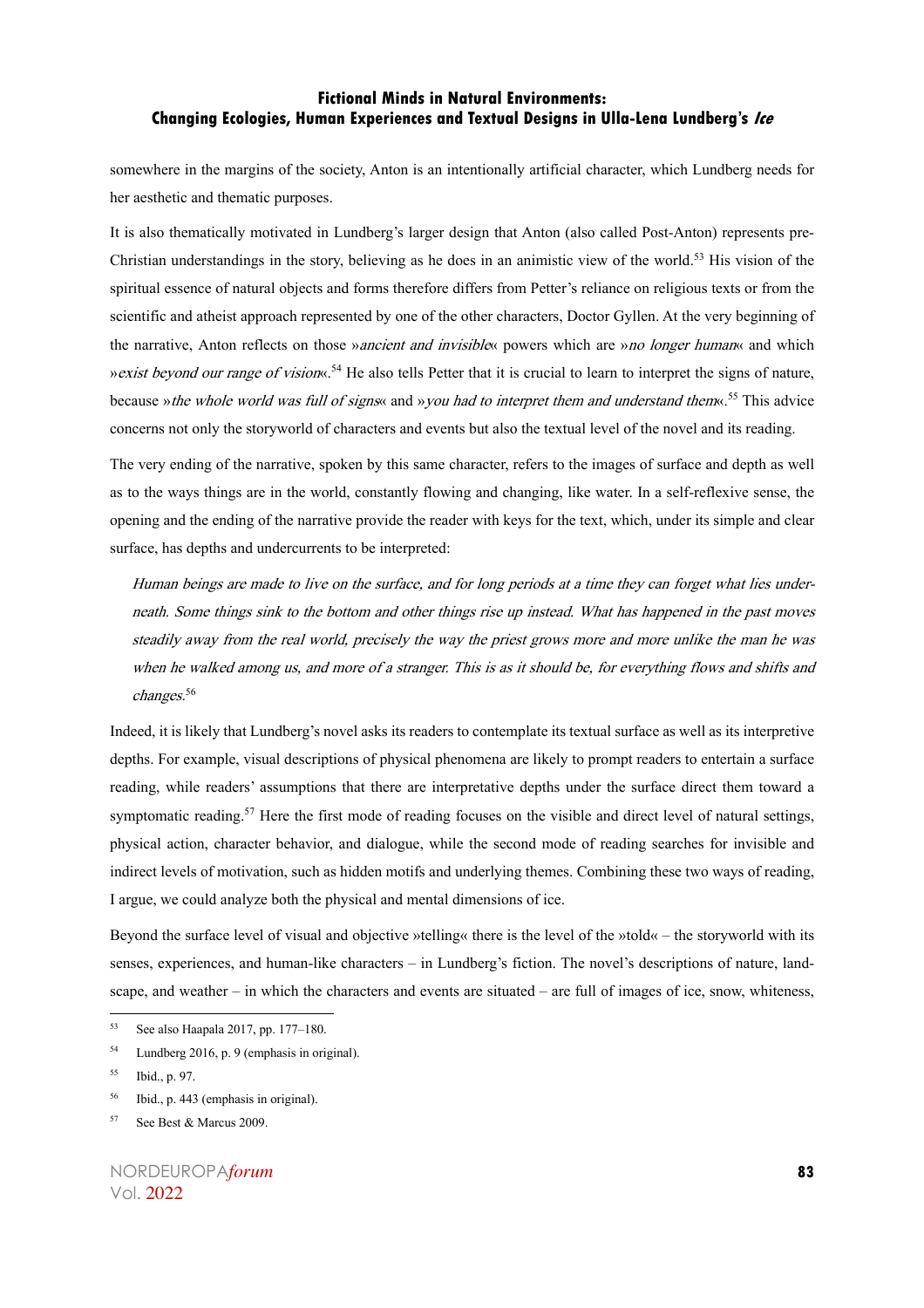and darkness; images, that is, which can be interpreted as constituting the ethical dimension and the thematic level of the narrative as well.<sup>58</sup> Modernist ideals of reading – especially those that emphasize surface, directness, and thingness – are particularly important to ecocriticism, which typically sees anthropomorphic and symbolic interpretations as problematic. As Benjamin Morgan suggests, cultural historians and literary scholars tend to ignore those textual aspects which are merely descriptive.<sup>59</sup> In his reading of nineteenth-century descriptions of the Arctic weather and nature, Morgan writes that »[t]o the literary scholar, a whale is never just a whale, and the space opened up by the slippage between signifier and signified is the domain of interpretation«.<sup>60</sup> He refers to Stephen Best and Sharon Marcus's above-mentioned concept of surface reading, which focuses on »what is evident, perceptible, apprehensible in texts; what is neither hidden or hiding«.<sup>61</sup> However, this kind of reading, whatever its strengths, may also be a sign of a neutral, seemingly objective, and »cold« reading. It is a reading practice, typical in New Criticism and classical narratology, which prefers imagery and structure to affective experiences and ideological interpretations. In my view, ecocriticism should read for the surface as well as for the depth; in other words, it should try to see that which is evident as well as that which is hidden. According to the reading model practiced in this essay, the physical as well as the mental, and the concrete as well as the symbolic, dimensions of ice should be taken into account.

Whether or not the change in the climate in the storyworld of Lundberg's Ice, situated in the late 1940s, has to do with any global warming, it nevertheless reminds the reader that the characters are living in harsh conditions in which changes in the environment may be crucial. Here, in the scene of Petter Kummel's sudden drowning, we may also see how the mind works in the natural environment in which it tries to survive, until it ceases functioning:

Everything is going black, he slides down and gets a mouth full of water, which wakes him up and he coughs and shouts. Have mercy upon us. Deliver us from evil. It occurs to him that he is dying. [...] His eyes can see – different degrees of darkness, the coal-black depths of water, the greyer black of the ice, the murmuring, expanding blackness of the sky, with neither moon nor stars. Yea, though I walk through the valley of the shadow of the death, he thinks. Darkness shall be as light. Have mercy upon us. [...] No body now, just pain, no longer shaped in his image. But a mind that is still attentive and notes that the pain suddenly slides away and that his body returns in familiar form, warm in the sunshine on the granite by the parsonage, full of pleasure in its health, youth, and vigour. With his intellect, he understands that this is what you feel when death steps in, but even if that is so, he embraces the feeling and thinks that he will live.<sup>62</sup>

<sup>&</sup>lt;sup>58</sup> One is tempted to recall Ernest Hemingway's famous iceberg technique, explicitly defined in his nonfiction book *Death in the After*noon (1932). As Hemingway suggested, just as only the tip of an iceberg is exposed above the surface of water, writing should not reveal anything; instead, emotions and meanings remain hidden under the surface of the text.

<sup>59</sup> Cf. Morgan 2016, p. 10.

<sup>60</sup> Ibid., p. 19.

<sup>&</sup>lt;sup>61</sup> Best & Marcus 2009, p. 9; as quoted in Morgan 2016, p. 20.

<sup>62</sup> Lundberg 2016, pp. 355–359.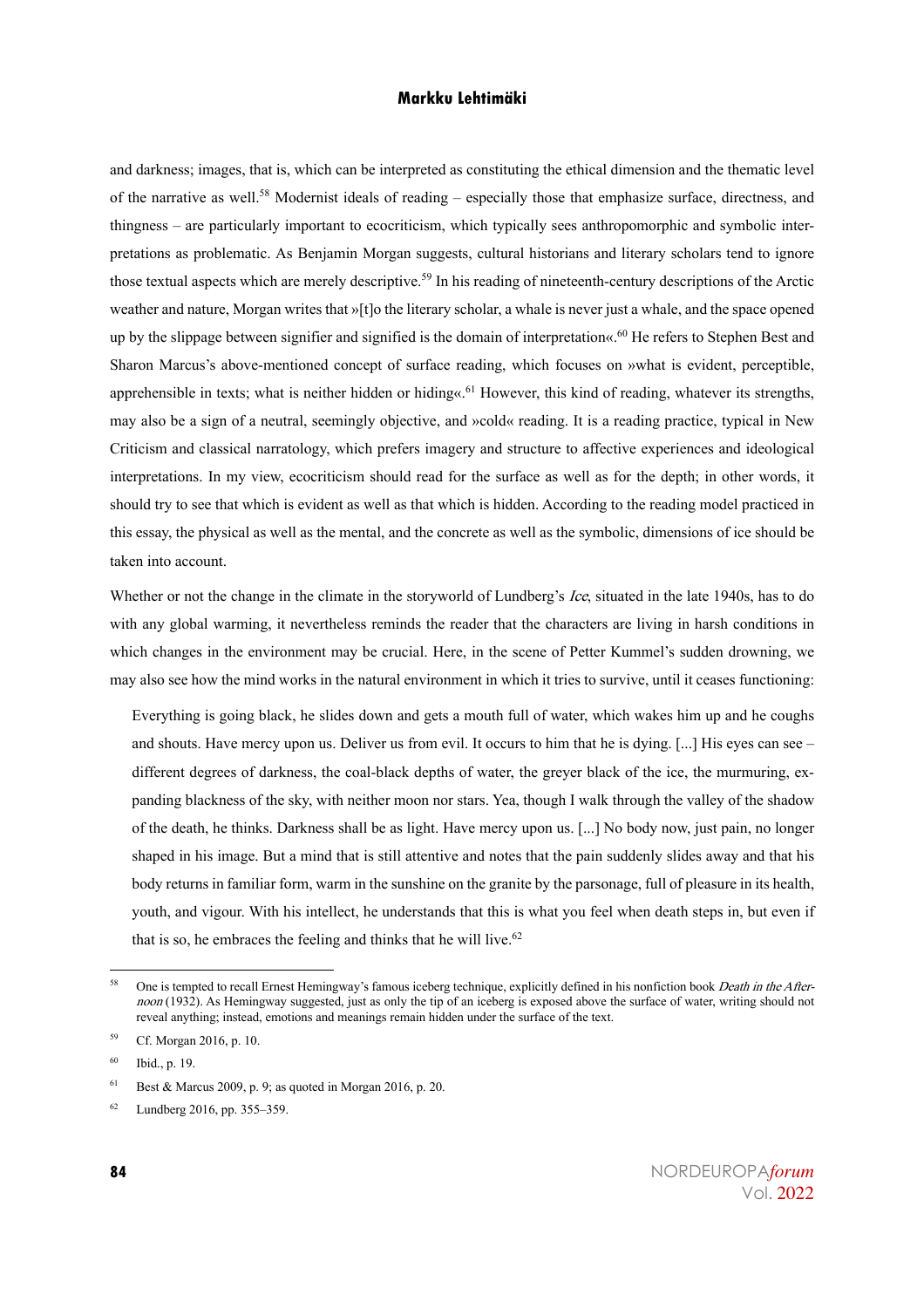The unexpected drowning of the main character of the narrative is a powerful scene, slow and painful, and as it is happening, he realizes that his life-long reliance on texts, theories, and unearthly visions cannot help him now. Earlier in the narrative Petter is seen through the eyes of his more practical wife Mona: »His face a picture of masculine helplessness. $\alpha^{63}$  What would have helped him is the practical knowledge of the surrounding environment  $-$  that is, the ability to »read nature« and act in the midst of it  $-$  a knowledge that is as if naturally part of the beingin-the-world of the island's inhabitants, who always remember to carry an ice pike and a knife when crossing the ice.<sup>64</sup> Petter, for his part, is carrying with him a briefcase »full of tracts, a Bible, a hymnal and a copy of The Songs of Zion«. <sup>65</sup> As suggested above, Petter's fate has been anticipated in Post-Anton's reflections from the very beginning of the narrative; as Anton also has it:

When the ice sets, you need to keep your ears open and your eyes on stalks. How the ice freezes, where are the dangerous currents. [...] In addition, there is another way of seeing and hearing that can't be explained. It's like seeing and hearing alongside others who have been out there from time immemorial and know everything about the weather and the ice,  $[...]$ .<sup>66</sup>

Through these ruminations, the narrative as a whole suggests that there is more to nonhuman nature than a human mind can grasp and that it takes time, experience, and perception to know and understand the ice.

#### **Conclusion**

In this essay, I have read Ulla-Lena Lundberg's novel *Ice* with a view to its narrative design as well as its strategies for engaging with the natural world. As I have suggested, the formation of ice operates at multiple levels of narrative structure and thematic meaning in the novel, being a symbol of social relationships as well as a natural phenomenon. In other words, the »how« and the »what« aspects of the narrative text – its rhetorical designs and thematic emphases – should be recognized as equally important dimensions of its structure. I have also analyzed the ways in which Lundberg's novel suggests how the human capabilities of using our imagination and making stories are grounded in our physical experience of natural environments. In the novel, different characters have their own ways of seeing nature, ranging from spiritual visions to scientific theories, yet the harsh northern environment of the Åland archipelago requires that each character is able to »read« the ice in order to survive. Combining narratology and ecocriticism in my model. I argue that Lundberg's *Ice* is a complex and interesting cognitive experiment with the ways in which fictional minds function in natural environments.

<sup>66</sup> Ibid., p. 167 (emphasis in original).

<sup>63</sup> Ibid., p. 87.

<sup>64</sup> See also Haapala 2017, pp. 181–186.

<sup>65</sup> Lundberg 2016, p. 352.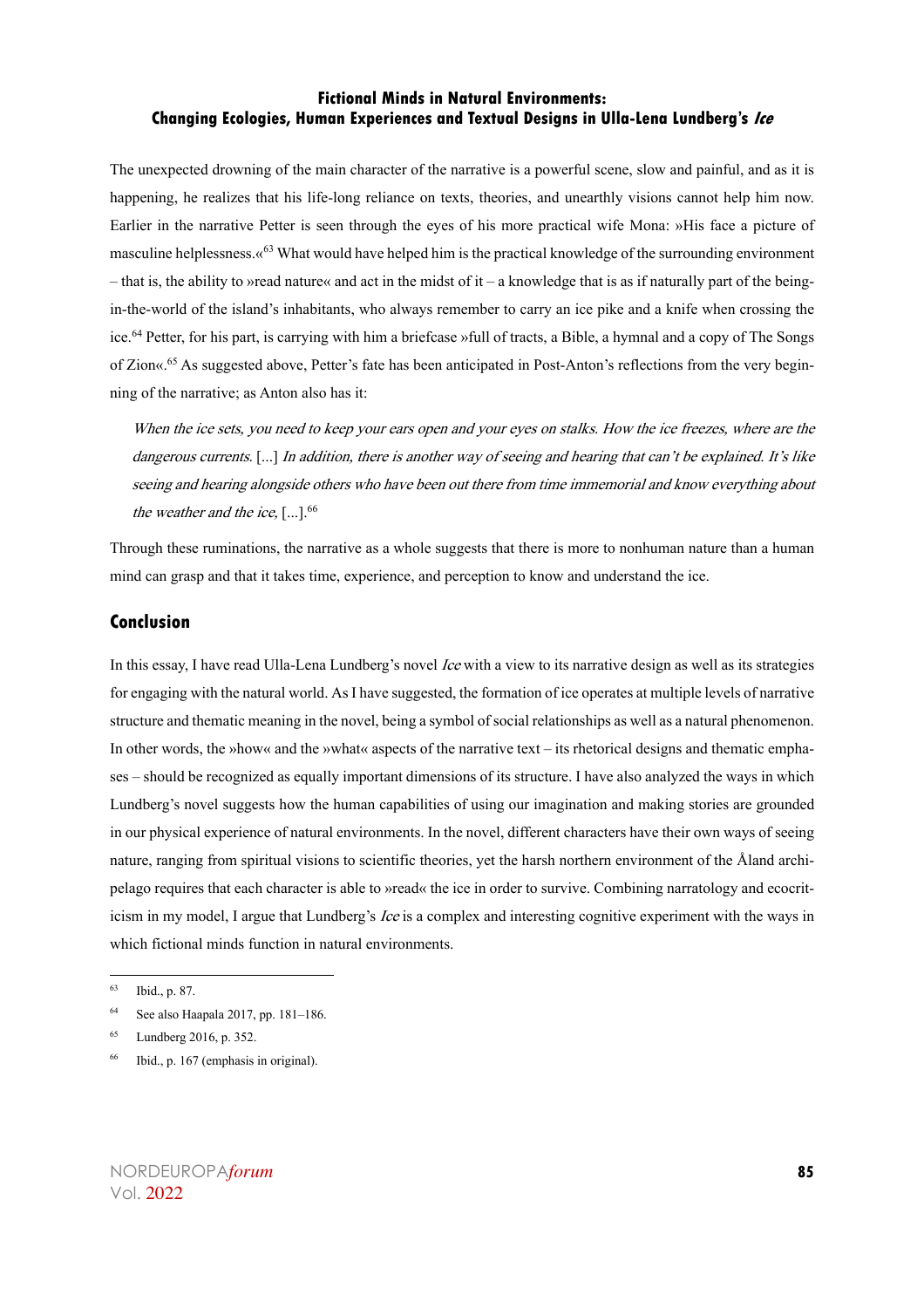#### **References**

Alaimo, Stacy (2012): States of suspension. Trans-corporeality at sea, ISLE: Interdisciplinary Studies in Literature and Environment 19:3, pp. 476–493.

Bate, Jonathan (2000): The Song of the Earth, Harvard University Press, Cambridge, MA.

Best, Stephen & Sharon Marcus (2009): Surface reading. An introduction, Representations 108:1, pp. 1–21.

Booth, Wayne C. (1983) [1961]: *The Rhetoric of Fiction*, University of Chicago Press, Chicago.

Boyd, Brian (2009): On the Origin of Stories. Evolution, Cognition, and Fiction, Harvard University Press, Cambridge, MA.

Cohn, Dorrit (1978): Transparent Minds. Narrative Modes for Presenting Consciousness in Fiction, Princeton University Press, Princeton.

Dodds, Klaus (2018): Ice. Nature and Culture, Reaktion Books, London.

Easterlin, Nancy (2010): Cognitive Ecocriticism. Human Wayfinding, Sociality, and Literary Interpretation. In: Lisa Zunshine (ed.): *Introduction to Cognitive Cultural Studies*, The Johns Hopkins University Press, Baltimore, pp. 257–274.

Fludernik, Monika (1996): Towards a ›Natural‹ Narratology, Routledge, London & New York.

Frank, Susi K. (2017): Ice as a Literary Motif in Soviet Arctic Modernities. In: Heidi Hansson & Anka Ryall (eds.): Arctic Modernities. The Environmental, the Exotic and the Everyday, Cambridge Scholars Publishing, Newcastle upon Tyne, pp. 16–38.

Gilcrest, David W. (2002): Greening the Lyre. Environmental Poetics and Ethics, University of Nevada Press, Reno & Las Vegas.

Gustafsson, Ulrika (2007): Världsbild under sammanställning. Individ, ensamhet och gemenskap i Ulla-Lena Lundbergs författarskap, Åbo Akademi Press, Turku.

Haapala, Vesa (2017): Maailmankuvien ja luontosuhteiden saaristo. Näkökulmia ihmiseen ja luontoon Ulla-Lena Lundbergin romaanissa *Jää*. [»The archipelago of worldviews and nature relations. Perspectives on the human and the nature in Ulla-Lena Lundberg's novel Ice«]. In: Maria Laakso, Toni Lahtinen & Merja Sagulin (eds.): Lintukodon rannoilta. Saarikertomukset suomalaisessa kirjallisuudessa [»From the shores of the bird's nest. Island narratives in Finnish literature«], Suomalaisen Kirjallisuuden Seura, Helsinki, pp. 167–193.

Head, Dominic (1998): The (Im)possibility of Ecocriticism. In: Richard Kerridge & Neil Sammels (eds.): Writing the Environment. Ecocriticism and Literature, Zed Books, London & New York, pp. 27–39.

Herman, David (2011): Introduction. In: David Herman (ed.): The Emergence of Mind. Representations of Consciousness in Narrative Discourse in English, University of Nebraska Press, Lincoln & London, pp. 1–40.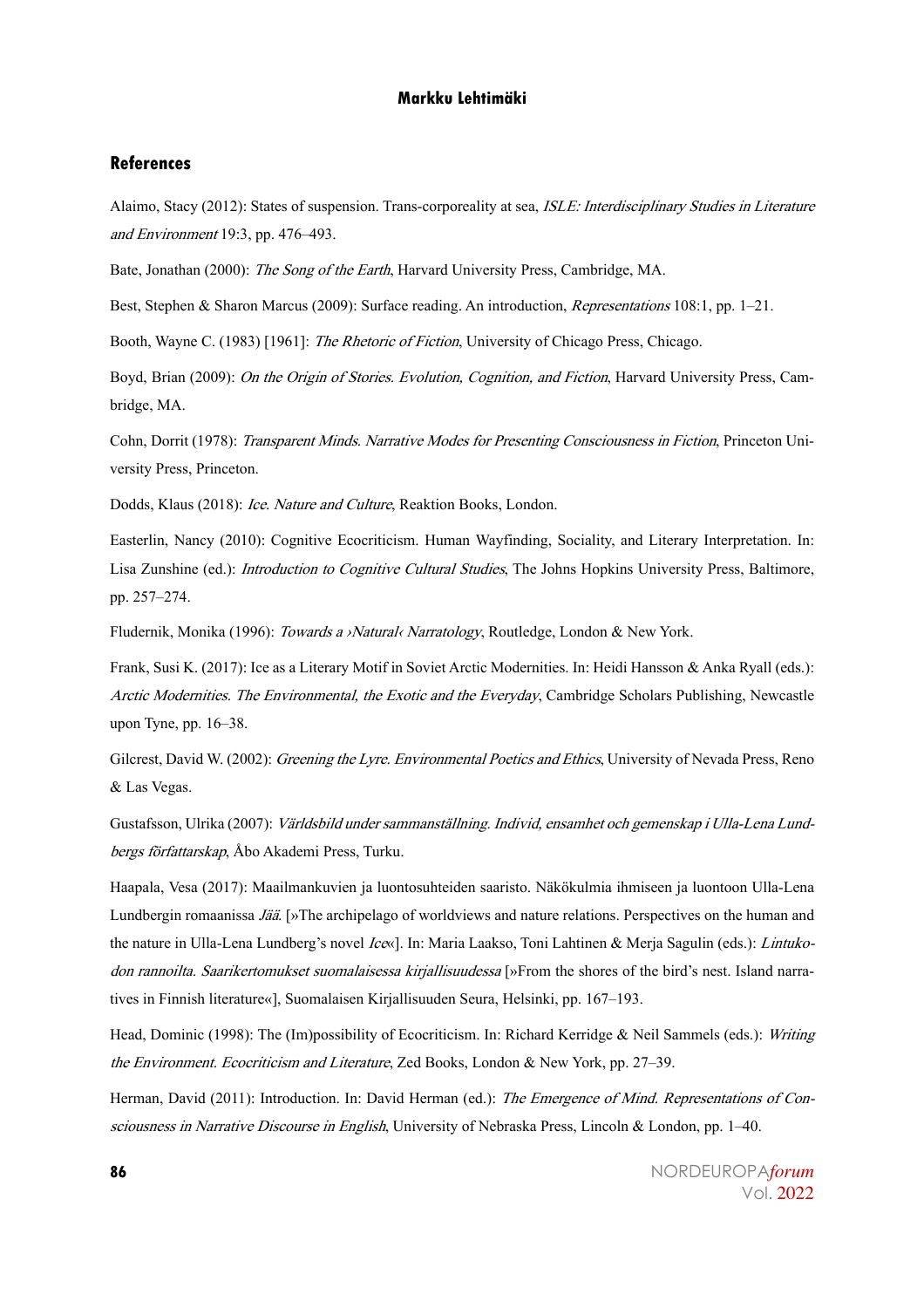Herman, David (2018): Narratology beyond the Human. Storytelling and Animal Life, Oxford University Press, New York.

Iovino, Serenella (2010): Ecocriticism and a Non-Anthropocentric Humanism. Reflections on Local Natures and Global Responsibilities. In: Laurenz Volkmann et al. (eds.): Local Natures, Global Responsibilities. Ecocritical Perspectives on the New English Literatures, Brill Rodopi, Leiden & Boston, pp. 29–53.

James, Erin (2015): The Storyworld Accord. Econarratology and Postcolonial Narratives, University of Nebraska Press, Lincoln & London.

Johnson, Andrew (2016): Scandi-noir with lots of sweetness and light but no bite, *Independent on Sunday*, 14 February, https://www.independent.co.uk/arts-entertainment/books/reviews/ice-by-ulla-lena-lundberg-bookreview-scandi-noir-with-lots-of-sweetness-and-light-but-no-bite-a6873366.html (15.05.2022).

Knickerbocker, Scott (2012): Ecopoetics. The Language of Nature, the Nature of Language, University of Massachusetts Press, Amherst & Boston.

Kurikka, Kaisa et al. (2019): Longing and Belonging in Contemporary Finland-Swedish Literature. In: Brigitte Le Juez & Bill Richardson (eds.): Spaces of Longing and Belonging. Territoriality, Ideology and Creative Identity in Literature and Film, Brill Rodopi, Leiden & Boston, pp. 83–97.

Latour, Bruno (2014): Agency at the time of the Anthropocene, New Literary History 45:1, pp. 1–18.

Lehtimäki, Markku (2013): Natural environments in narrative contexts. Cross-pollinating ecocriticism and narrative theory, Storyworlds. A Journal of Narrative Theory 5, pp. 119–141.

Lopez, Barry (1999) [1986]: Arctic Dreams. Imagination and Desire in a Northern Landscape, The Harvill Press, London.

Lundberg, Ulla-Lena (2016) [2012]: Ice. Translated by Thomas Teal. Sort of Books, London.

Mazzarella, Merete (1989): Det trånga rummet. En finlandssvensk romantradition, Söderström, Helsingfors.

Morgan, Benjamin (2016): After the Arctic Sublime, New Literary History 47:1, pp. 1–26.

Oppermann, Serpil (2006): Theorizing ecocriticism. Toward a postmodern ecocritical practice, ISLE: Interdisciplinary Studies in Literature and Environment 13:2, pp. 103–128.

Palmer, Alan (2004): Fictional Minds, University of Nebraska Press, Lincoln & London.

Palmer, Alan (2010): Social Minds in the Novel, Ohio State University Press, Columbus.

Phelan, James (2007): Experiencing Fiction. Judgments, Progressions, and the Rhetorical Theory of Narrative, Ohio State University Press, Columbus.

Polger, Thomas W. (2004): Natural Minds, MIT Press, Cambridge, MA.